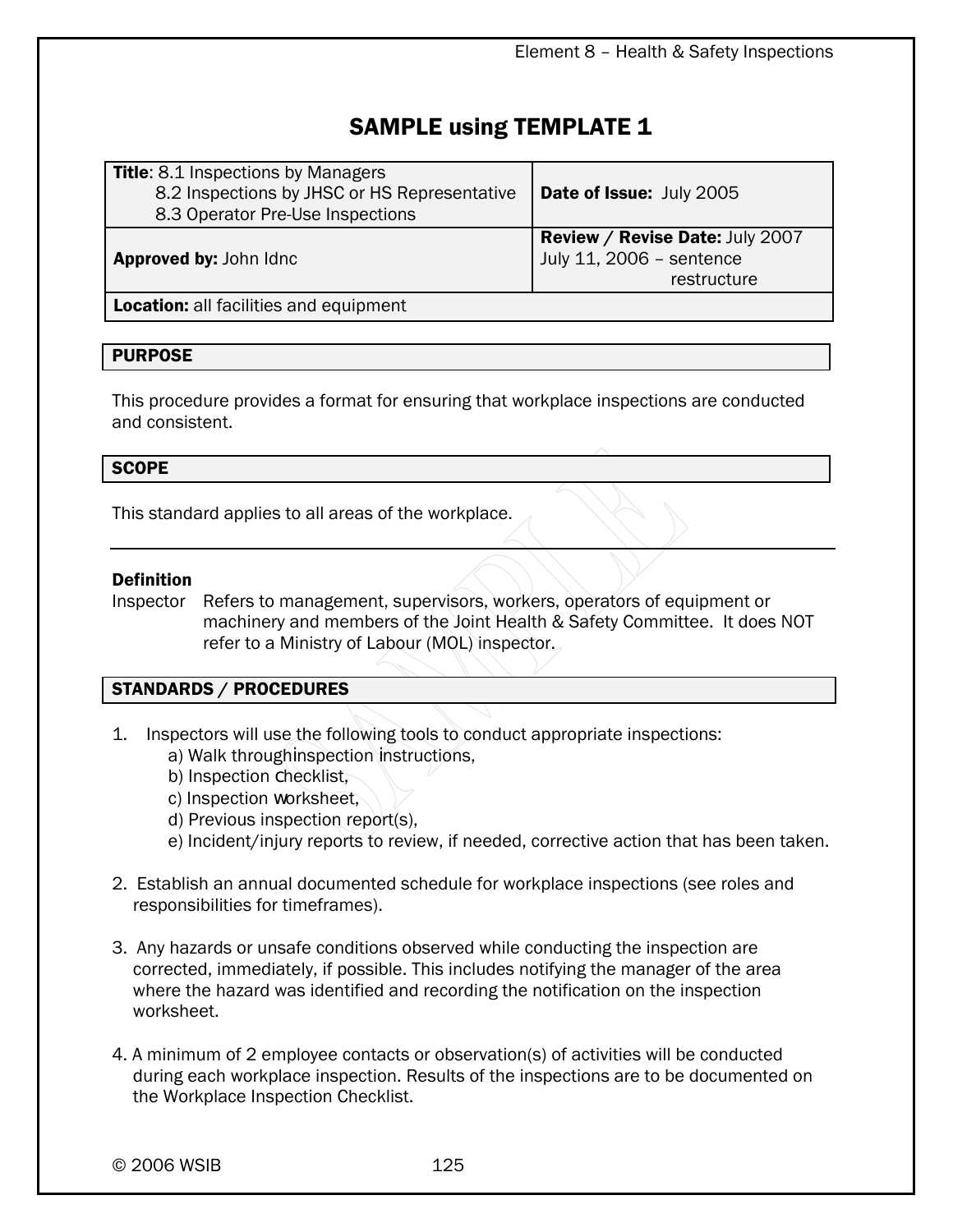- 5. Those conducting the inspection must sign the original completed inspection worksheet.
- 6. Completed inspection reports are posted on the health and safety board within one week after the inspection has been completed.
- 7. After the inspection is completed:
	- The inspectors will forward the original, completed worksheet and checklist to senior management within one week of the date of inspection.
	- Senior management will in turn review, sign and, forward copies to each appropriate supervisor(s) or manager(s) to action the identified items.
	- The inspector establishes a timeframe to correct hazards subject to review by senior management.
	- **Each manager, by forwarding an updated Monthly Inspection Worksheet, notifies** senior management of action taken to resolve the identified hazard and the date of resolution.
	- The manager will report the status of their required action at the manager's meeting the month following the inspection.
	- Senior management receives a copy of the updated and completed Worksheet.
	- Any action points still outstanding at the manager's meeting require an action plan with a proposed date for resolution.
	- If a new hazard is created, it must be rated (ABC see definitions found in the Hazard Reporting form), and recommendations for corrective action developed including assigned timeframes, documentation (who, what, when) and a followup documented report.
	- **Specific inspection schedules with dates and participants will be documented** and posted.

## ROLES AND RESPONSIBILITIES

| Senior Management<br>Element 11.1 (h)  | Conduct and record semi-annual workplace inspections.<br>Review all other workplace inspections.                                                                                        |  |  |  |
|----------------------------------------|-----------------------------------------------------------------------------------------------------------------------------------------------------------------------------------------|--|--|--|
| Manager<br>Element $8.1$ (a)           | Conduct and record quarterly workplace inspections of<br>their assigned work areas.<br>Review all workplace inspections conducted by supervisors<br>and the JHSC Worker Members.        |  |  |  |
| <b>Supervisors</b><br>Element $8.1(a)$ | Conduct and record weekly workplace inspections of their assigned<br>work areas, (plant, yard, shop, etc).<br>Review all workplace inspections conducted by the JHSC Worker<br>Members. |  |  |  |
| <b>JHSC</b><br>Element $8.2(a)$        | Conduct and record monthly full workplace inspections.<br>Forward inspections to management for review and response if<br>applicable.                                                   |  |  |  |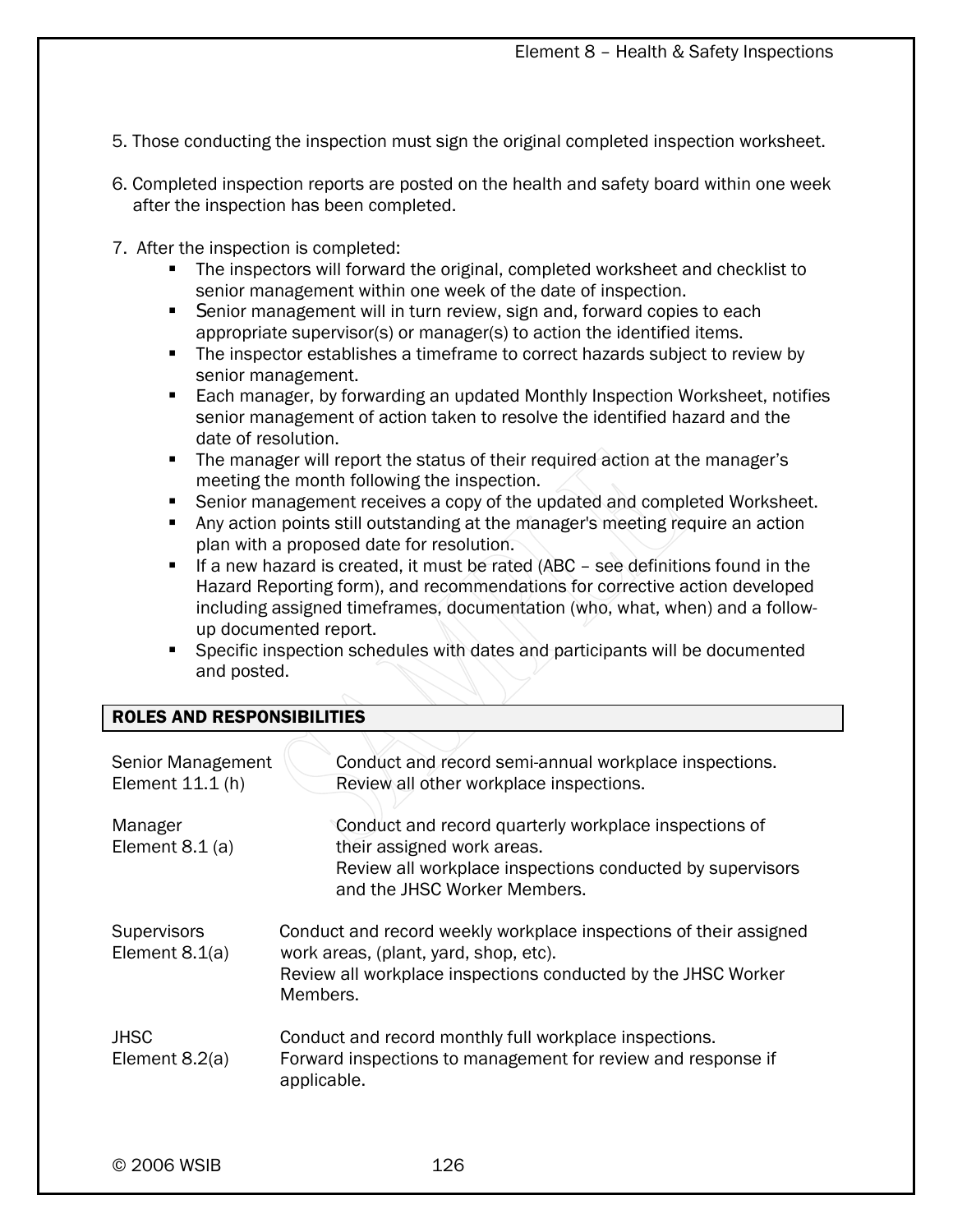Element 8 – Health & Safety Inspections

| <b>Operators</b> | Conduct and record daily pre-use inspections of all equipment or  |
|------------------|-------------------------------------------------------------------|
| Element $8.3(a)$ | machinery used.                                                   |
|                  | Forward all relevant documentation to the appropriate supervisor. |

#### **COMMUNICATION**

Written **Introduced at Orientation and initial job instruction**  Reviewed annually with all employees Health & Safety Manual

## TRAINING

 All senior senior managment, managers, supervisors, JHSC members attend Workplace Inspection training within three weeks of assuming their position or prior to their first inspection.

#### EVALUATION

Management evaluates the compliance and effectiveness of this procedure at least annually and then reflects results the through a performance appraisal.

#### REFERENCE MATERIALS

Occupational Health and Safety Act (OHSA) - section 8 Representative and / or Occupational Health and Safety Act (OHSA) - section 9 for the JHSC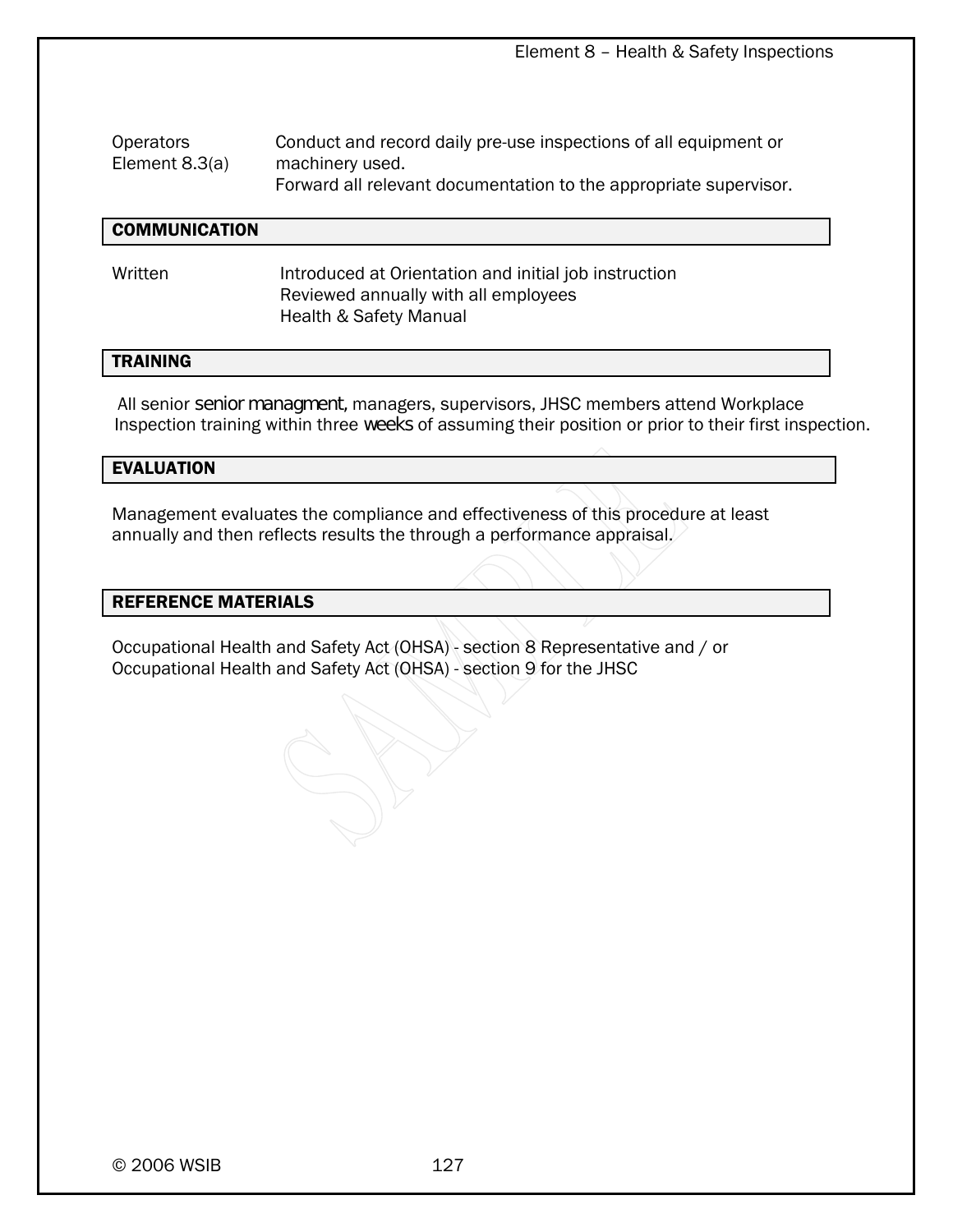## SAMPLE - Workplace Inspection Checklist for Office Environments

|                                                                       | ☑ | $\frac{1}{2}$ (page 1 of 4)                                            | ☑ |  |  |  |
|-----------------------------------------------------------------------|---|------------------------------------------------------------------------|---|--|--|--|
| <b>Walking Surfaces</b>                                               |   | <b>Fire Prevention</b>                                                 |   |  |  |  |
| Walkways free of obstacles                                            |   | Extinguishers available & accessible                                   |   |  |  |  |
| Cords anchored or covered                                             |   | Extinguishers/hose cabinets dated<br>monthly                           |   |  |  |  |
| Floor coverings in good condition                                     |   | Pull stations accessible                                               |   |  |  |  |
| No slip/trip hazards present                                          |   | Electric cords/outlets in good condition                               |   |  |  |  |
| Warnings posted when floors are wet                                   |   | Electrical outlets not overloaded                                      |   |  |  |  |
|                                                                       |   | Fire exits clear of obstruction                                        |   |  |  |  |
| <b>Furniture/Office Equipment</b>                                     |   | Fire doors closed                                                      |   |  |  |  |
| In good mechanical condition                                          |   | Fire exit signs lit                                                    |   |  |  |  |
| Properly assembled                                                    |   |                                                                        |   |  |  |  |
| Properly adjusted                                                     |   | <b>Security</b>                                                        |   |  |  |  |
| Secure from tipping                                                   |   | Employees/visitors have ID badges                                      |   |  |  |  |
| Free from sharp edges/corners                                         |   | Visitors have safety rules                                             |   |  |  |  |
| Dangerous parts properly guarded                                      |   |                                                                        |   |  |  |  |
| Emergency switches accessible                                         |   |                                                                        |   |  |  |  |
| Preventative maintenance program<br>established for equipment & tools |   | First aid kit available at First Aid Station<br>in main photocopy room |   |  |  |  |
| Loose clothing/jewelry/ID badges<br>secured                           |   | First aid kit checked monthly                                          |   |  |  |  |
| Appropriate for work being done                                       |   | WSIB poster (Form 82) beside the kit                                   |   |  |  |  |
| Defective equipment properly<br>identified                            |   | Certificates of first aiders current &<br>posted                       |   |  |  |  |
| Unnecessary items removed                                             |   | First aid log sheet available & in use                                 |   |  |  |  |
| Employees instructed on safe/proper<br>use                            |   |                                                                        |   |  |  |  |
| Electrical cords at workstation secured                               |   | Protective Clothing/Equipment                                          |   |  |  |  |
|                                                                       |   | Equipment/clothing provided where<br>required                          |   |  |  |  |
|                                                                       |   | (Including safety kits and cellular<br>phones)                         |   |  |  |  |
| Bookcase/Shelves/Cabinets                                             |   |                                                                        |   |  |  |  |
| Secured from tipping                                                  |   |                                                                        |   |  |  |  |
| In good condition                                                     |   | Equipment/clothing in good condition                                   |   |  |  |  |
| Drawers/doors closed when not in use                                  |   | Employees trained in usage                                             |   |  |  |  |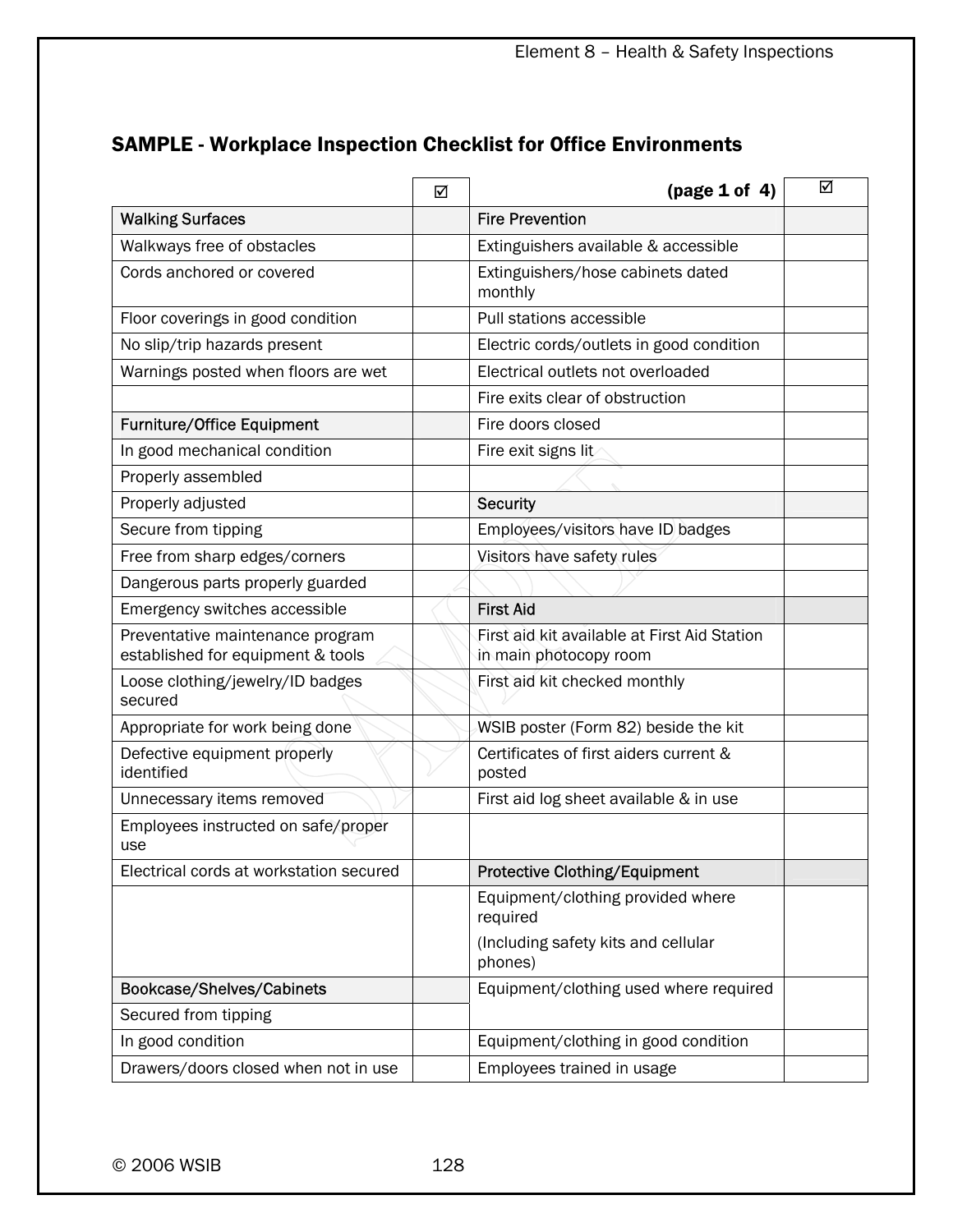| One drawer of filing cabinet open at a<br>time                            | (page 2 of 4)                                                                           |
|---------------------------------------------------------------------------|-----------------------------------------------------------------------------------------|
| Material safely stored/stacked/piled                                      | Are areas appropriately signed                                                          |
| Heavier or commonly accessed items<br>between knuckle and shoulder height | Do employees have/wear proper PPE<br>when they visit other workplaces                   |
| Step stools available, if required                                        |                                                                                         |
|                                                                           |                                                                                         |
| Environment                                                               | <b>Posted Information</b>                                                               |
|                                                                           | <b>OH&amp;S Act and Regulations</b>                                                     |
| Light levels adequate                                                     | OH&S Policy                                                                             |
| Air quality adequate                                                      | Floor Warden/first aider names                                                          |
| Temperature and humidity adequate                                         | Joint Health & Safety Committee meeting<br>minutes                                      |
| People dressed appropriately for<br>season                                | Early & Safe Return To Work program                                                     |
| Air/temperature units unobstructed                                        | <b>Training</b>                                                                         |
| Noise levels appropriate                                                  | Employees aware of emergency<br>procedures                                              |
| Hazardous materials properly labeled                                      | Employees aware of security procedures                                                  |
| Hazardous materials properly stored                                       | Employees provided information and<br>instruction to protect their Health and<br>Safety |
| <b>Unexpired Material Safety Data Sheets</b><br>are available             | Staff Training up-to-date                                                               |
| Housekeeping satisfactory                                                 |                                                                                         |
| No construction hazards present                                           | <b>Procedures</b>                                                                       |
|                                                                           | Proper use of ergonomic equipment                                                       |
|                                                                           | Procedures for manual materials<br>handling in/around inspection area                   |
| <b>Disabled</b>                                                           | <b>Other Unsafe Acts/Conditions</b>                                                     |
| Required accommodations provided                                          | Contractor infractions (e.g. safe use of<br>ladder)                                     |
| Accommodations provided are<br>functional                                 | Randomly ask employees about "near<br>misses"                                           |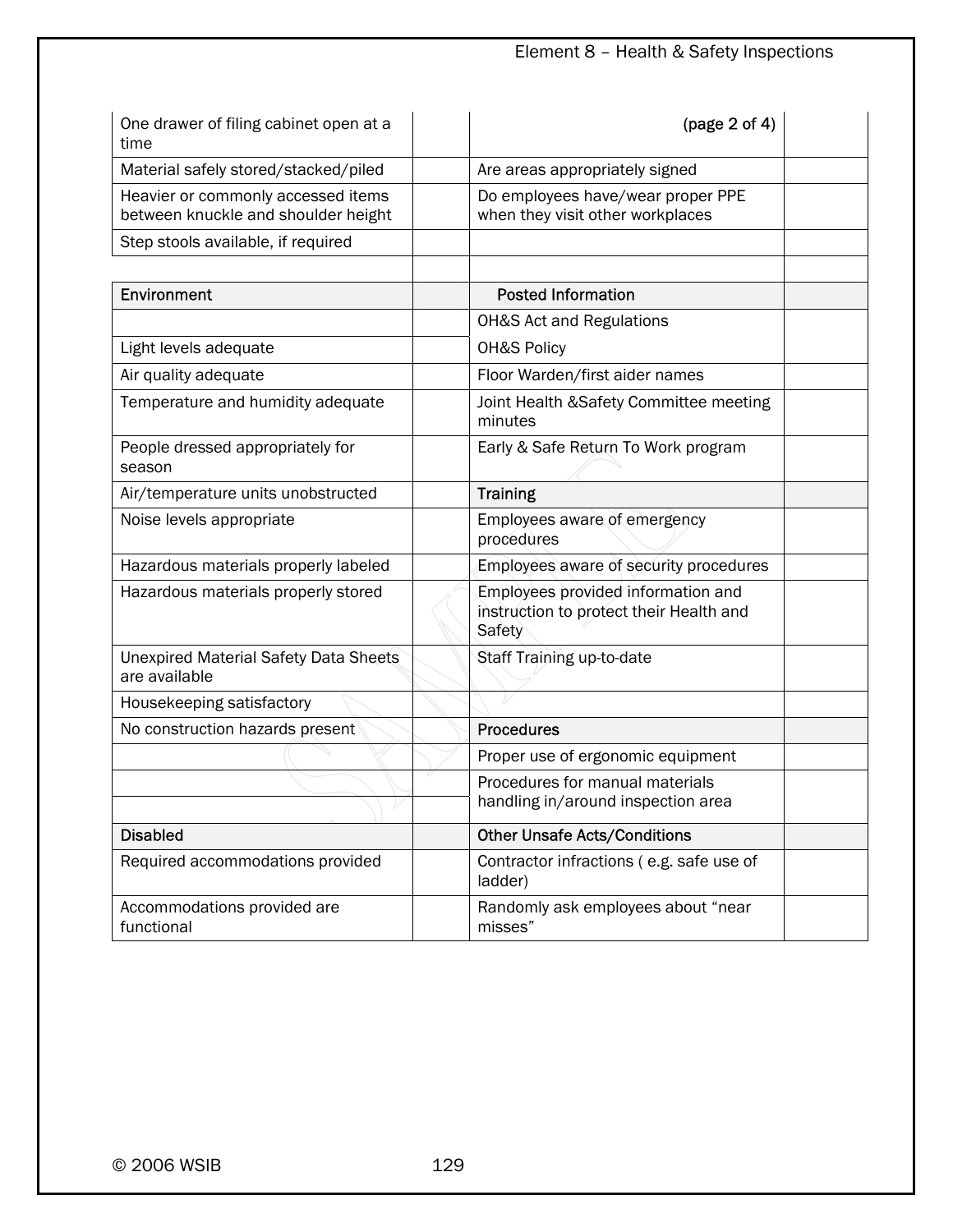## Employee & Supervisor Contacts/Observations: (page 3 of 4)

1.

2.

3.

4.

\*Note: To make the checklist industry-specific, and to meet the requirements for elements 8.1 (c) and 8.2 (b) add your company's own areas/structures/equipment and any other relevant items.